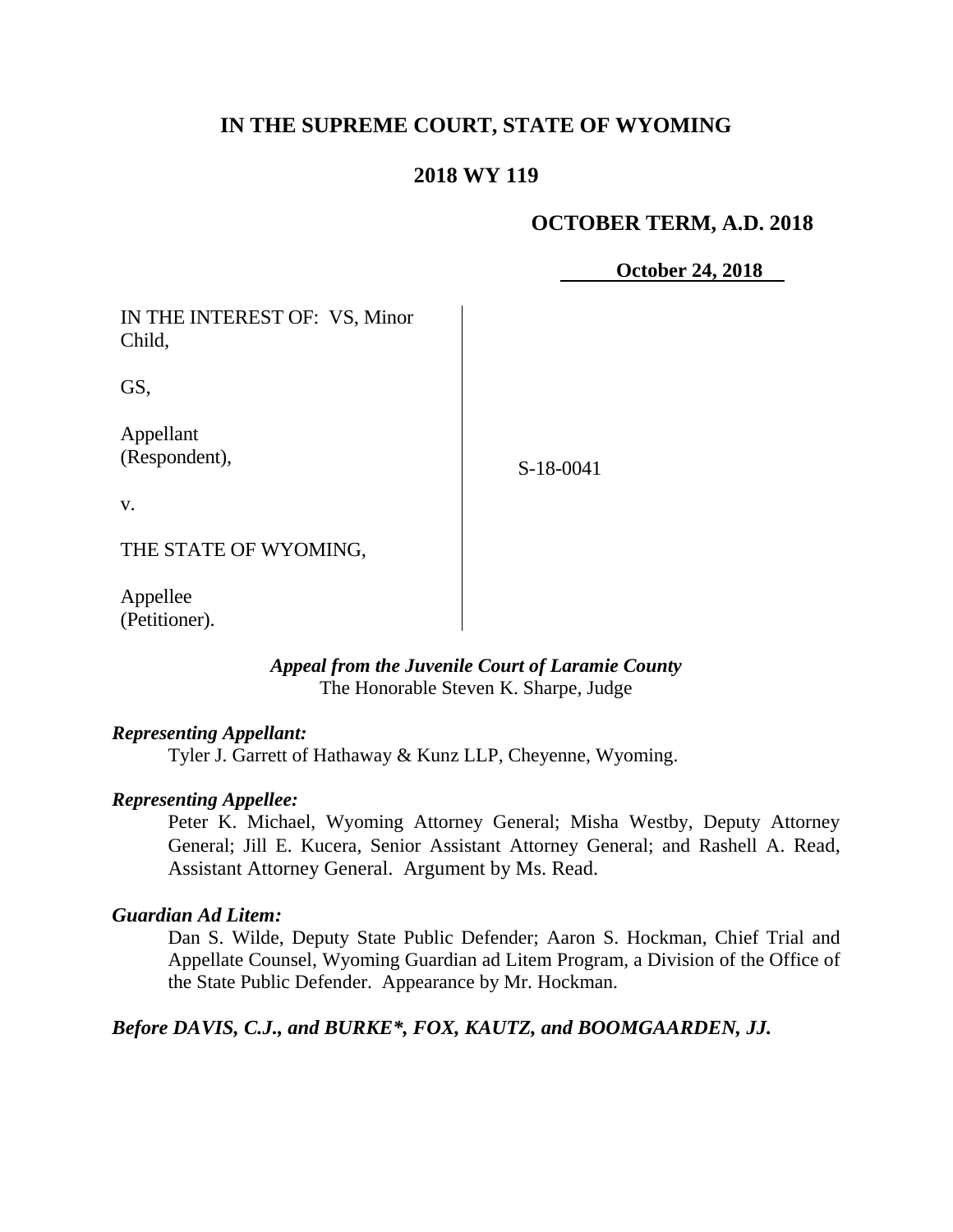*\* Justice Burke retired from judicial office effective October 8, 2018, and, pursuant to Article 5, § 5 of the Wyoming Constitution and Wyo. Stat. Ann. § 5-1-106(f) (LexisNexis 2017), he was reassigned to act on this matter on October 9, 2018.*

**NOTICE: This opinion is subject to formal revision before publication in Pacific Reporter Third. Readers are requested to notify the Clerk of the Supreme Court, Supreme Court Building, Cheyenne, Wyoming 82002, of typographical or other formal errors so correction may be made before final publication in the permanent volume.**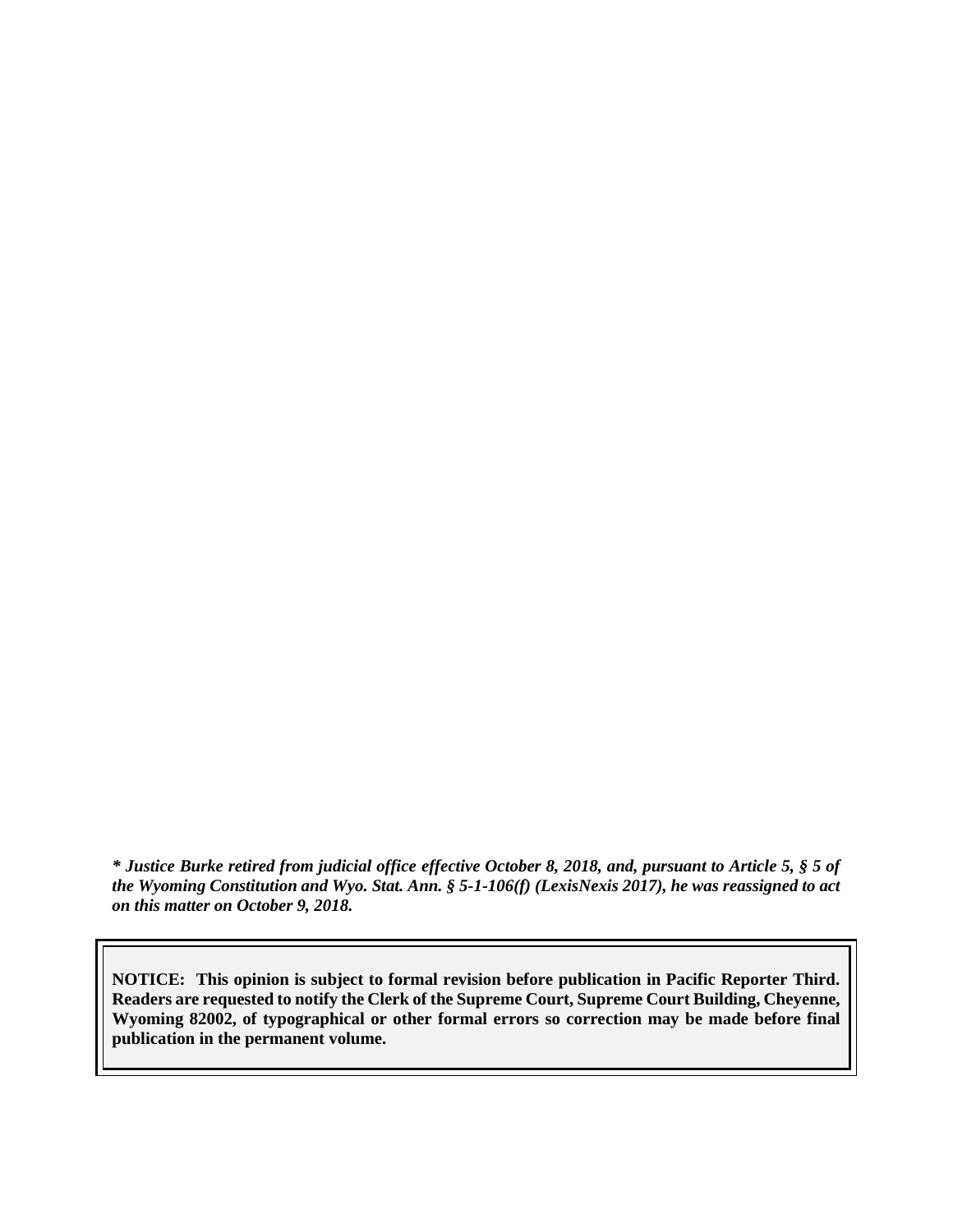# **KAUTZ, Justice.**

[¶1] GS (Father) appeals from the juvenile court's order changing the permanency plan for VS (the Child) from family reunification to adoption. Father asserts the juvenile court violated his right to due process at the permanency hearing by proceeding without him being present, taking judicial notice of the juvenile case file, and allowing the State of Wyoming to present information about the case by offer of proof. Father also claims the juvenile court abused its discretion when it changed the permanency plan without requiring the Department of Family Services (DFS) to make reasonable efforts to reunify the Child with him.

[¶2] We affirm.

# **ISSUES**

[¶3] The issues on appeal are:

I. Did the juvenile court commit plain error and violate Father's due process rights when it held the permanency hearing without securing his attendance or testimony, took judicial notice of the juvenile court file, and allowed information about the case to be presented through offers of proof rather than sworn witness testimony?

II. Did the juvenile court abuse its discretion when it determined that DFS made sufficient efforts to reunify the family and it was in the Child's best interest to change the permanency plan from reunification to adoption?

# **FACTS**

[¶4] The Child was born in 2006 to Father and EL (Mother). Father was incarcerated when the Child was born and remained in prison until shortly before November 2017. He has never met the Child. He is on parole in Alabama, living in unknown circumstances.

[¶5] In March 2016, the Laramie County district attorney filed a petition alleging Mother had neglected the Child because he had numerous unexcused absences and tardies at school. The Child initially was not taken into protective custody. However, DFS learned that the Child was actually residing with his maternal grandmother, who was gravely ill.

[¶6] Mother did not appear at either of two initial hearings, likely because there were active warrants for her arrest, but the court entered a denial on her behalf at the second initial hearing. The juvenile court placed the Child in DFS's legal custody and gave DFS and the guardian ad litem (GAL) discretion to determine physical custody. The juvenile court also ordered a Multi-Disciplinary Team (MDT) to convene, hold meetings and report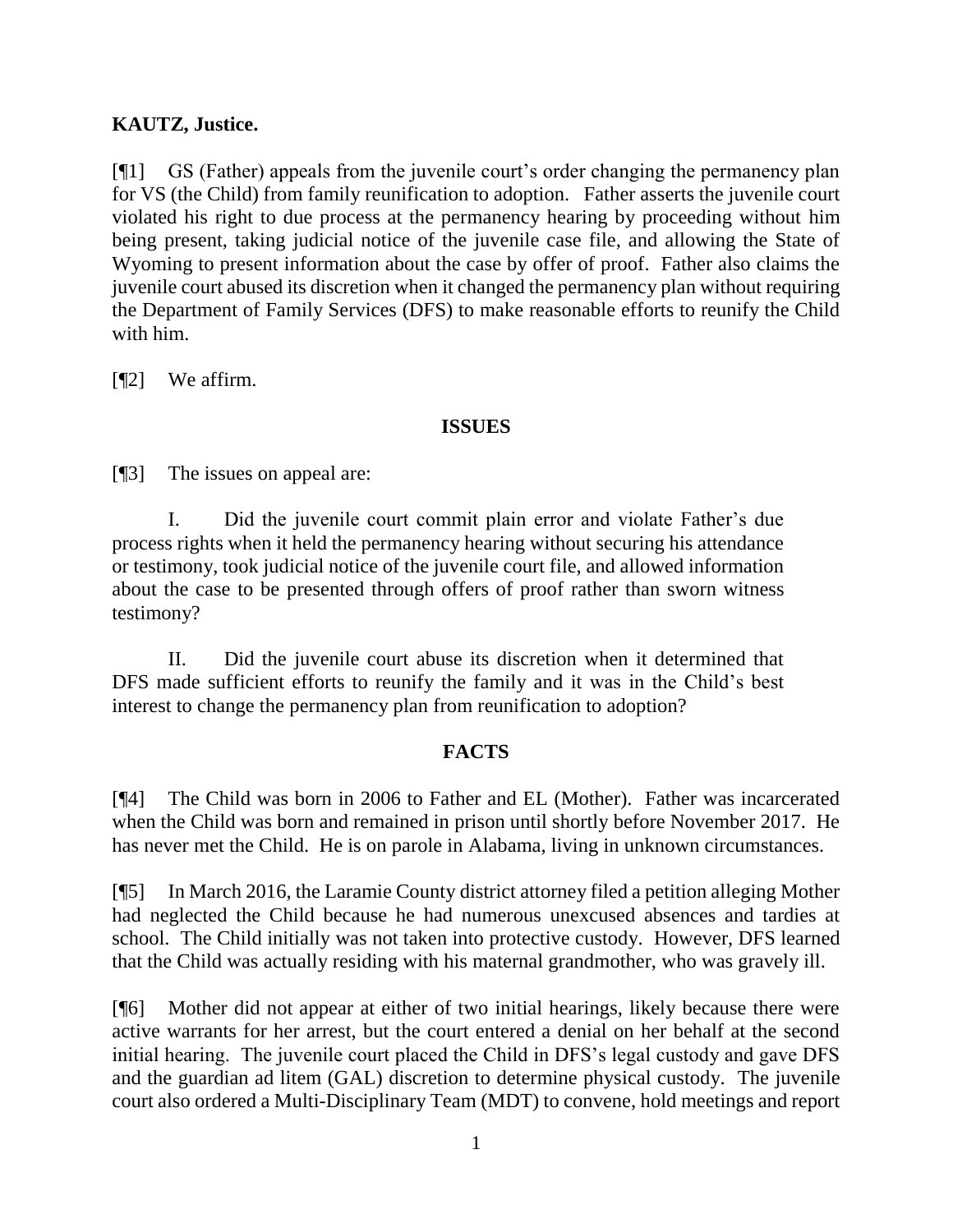to the court. When it became clear the maternal grandmother could not care for the Child, he was placed in foster care.

[¶7] On June 13, 2016, the juvenile court held an adjudicatory hearing on the allegation that Mother had neglected the child. Although her attorney was present, Mother again failed to appear. The court ruled Mother had neglected her son, and the Child was "a neglected child as defined by statute." In August 2016, DFS developed a case plan which Mother signed. The goal was family reunification with Mother. Many aspects of the plan required Mother to address her substance abuse issues. The case plan also required DFS to diligently search for Father, who had since been identified.

[¶8] DFS learned that Father was incarcerated in Alabama. On September 1, 2016, he was provided a form to request an attorney be appointed to represent him in the juvenile case. Father was not, however, considered a placement option because of his lengthy prison sentence.

[¶9] The MDT met on September 13, 2016, and neither parent attended the meeting, either in person or by phone. The MDT report said the Child was doing well in foster care, but Mother was not making progress on her case plan. She continued to use drugs and had been in jail. Father "was currently in prison in Alabama and would not be released until the year 2022." The DFS caseworker said she had not heard from him about the case. Despite Mother's noncompliance, the MDT recommended that the permanency plan remain reunification with Mother.

[¶10] On September 23, 2016, an attorney was appointed to represent Father. Father filed a motion to appear by telephone at the disposition hearing scheduled for November 14, 2016. The juvenile court granted the motion and directed Father to call the court at the appointed time.

[¶11] At the disposition hearing, Mother and her attorney appeared in court. Father did not call in, but his attorney appeared in person. Father's attorney reported difficulty contacting Father at the Alabama prison, but said she was in contact with him via letters. There was discussion about Mother's lack of progress on her case plan and the possibility of developing a concurrent permanency plan in the event reunification was not successful. The district attorney discussed the option of placing the Child with a maternal aunt and uncle, and Father's attorney stated that Father's mother (the Child's paternal grandmother) might be a placement option. Mother's attorney acknowledged Mother's lack of progress on the case plan but said she wanted the "opportunity to prove herself and to reunite with her child."

[¶12] At the end of the disposition hearing, the juvenile court ruled the Child would remain in DFS custody and the permanency plan would remain family reunification with Mother. The court ordered Mother to comply with her case plan and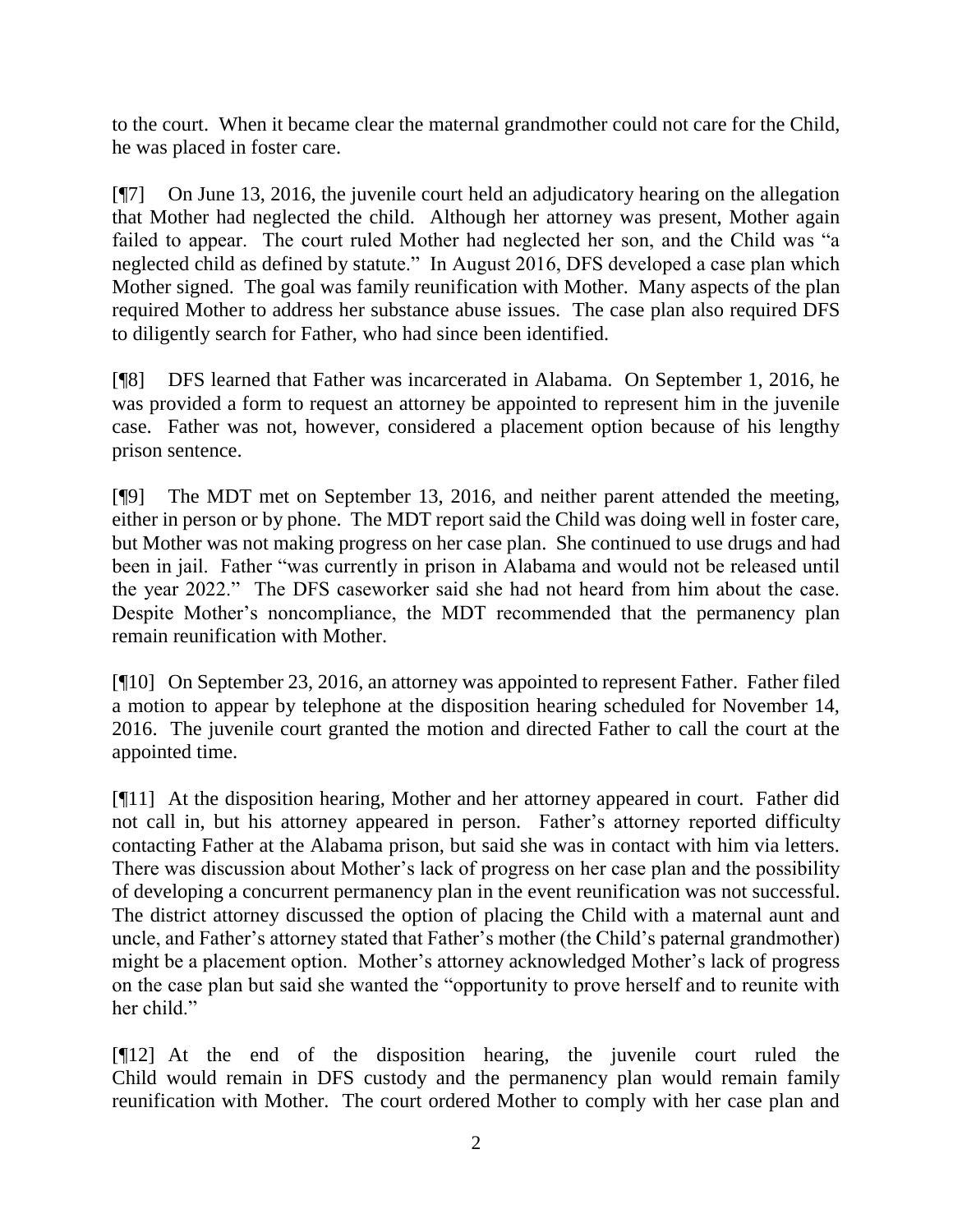directed the parties to appear for a hearing in one month. The juvenile court warned Mother that if she failed to make progress on her case plan, the court would consider changing the permanency plan. The court ordered DFS and the GAL to, in the meantime, "continue to look for family placement options." DFS's quarterly progress report essentially recited the facts developed at the November 14, 2016 disposition hearing.

[¶13] The MDT met on December 6, 2016, and neither Father nor Mother attended. The MDT report noted Mother still was not complying with her case plan, and the Child had not had any visits with Father's "side of the family." According to the MDT report, DFS had considered Father's mother and sister as possible placement options. However, Father's sister had never contacted DFS, and the DFS caseworker voiced concerns about the Child being placed with the paternal grandmother because she spoke only Spanish, while the Child spoke English, and she "did not know if she would be able to care for him." Father's attorney stated that she was gathering more information about Father's family for DFS. Father's attorney recommended a permanency plan of guardianship with Father's mother, and the rest of the MDT recommended that the permanency plan remain reunification with a concurrent plan of guardianship.

[¶14] The court considered the case at a status hearing on December 19, 2016, which Mother attended. Although Father had received permission to attend the hearing by telephone, he did not call until near the end of the meeting. The State requested that the court change the permanency plan to a concurrent plan of family reunification and guardianship, although suitable guardians were proving difficult to locate. The maternal aunt and uncle who had earlier been identified as a possible placement were still completing the requirements for a home study. The court approved the permanency plan of reunification with a concurrent plan of guardianship and found DFS had made reasonable efforts toward those goals.

[¶15] On September 20, 2017, DFS filed a quarterly progress report. The report stated that Mother had not complied with her case plan and had not attended visitation with the Child since February 2017. The Child's maternal aunt and uncle had apparently completed their study, moved to Cheyenne, and the Child was placed with them in May 2017. The Child flourished in the aunt and uncle's care. Father and his family supported guardianship being placed with the aunt and uncle. DFS recommended the permanency plan be changed to guardianship with the aunt and uncle.

[¶16] The MDT held a meeting on October 11, 2017, which Father attended by telephone and his attorney attended in person. Mother was in jail, and her attorney did not attend. The DFS caseworker stated that the Child was doing very well with his aunt and uncle and wanted to remain with them. The MDT report stated that Father had been granted parole, but his release date was unknown. The DFS caseworker also said that Father sent the Child letters and pictures, but the Child did not want to respond.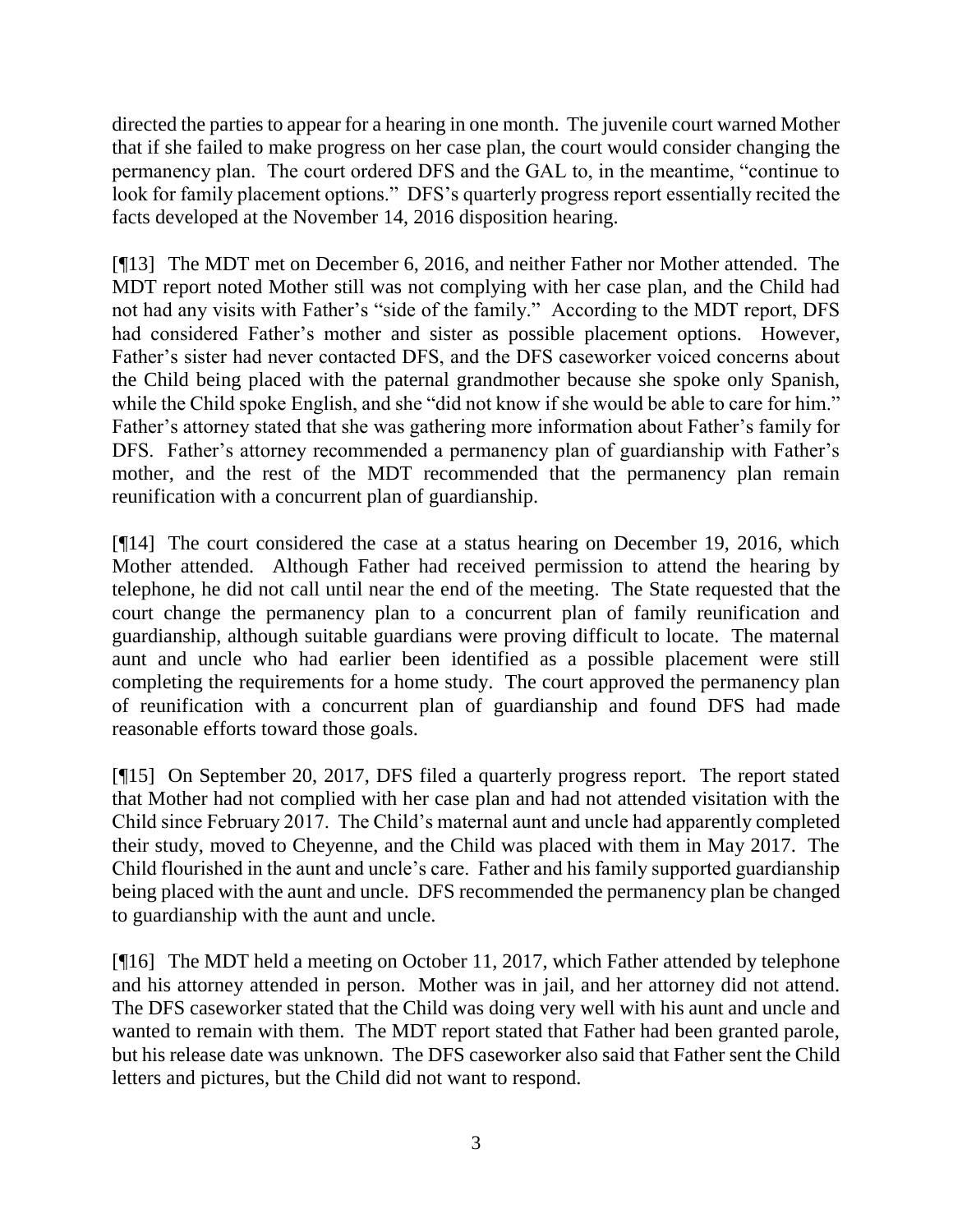[¶17] At the MDT meeting, Father stated he had changed his mind and now refused to consent to the aunt and uncle having guardianship of the Child. "[H]e wanted the opportunity to be a father since he never had the chance. [Father] stated he wanted to claim [the Child] if he could." His attorney, therefore, recommended that the Child be placed with Father upon his release from prison. The district attorney and the DFS caseworker recommended changing the permanency goal to termination of parental rights and adoption by the aunt and uncle.

[¶18] The court held a review hearing on October 23, 2017. Father appeared by telephone, and Mother did not appear. The district attorney, DFS and the GAL asked that the permanency plan be changed from family reunification to adoption. Mother's attorney was unsure of Mother's position on the permanency plan, so he asked for an evidentiary permanency hearing. Father's attorney agreed with the request for an evidentiary hearing because Father was opposed to the proposed change of the permanency plan.

[¶19] The juvenile court held a permanency hearing on November 17, 2017. Mother did not appear, but agreed to relinquish her parental rights. Father had been released from prison, and the juvenile court granted him permission to attend the hearing by telephone from Alabama. He did not, however, answer when the court called him. His attorney attended the hearing in person, and the juvenile court asked her whether Father had notice of the hearing, to which she responded:

He did, Your Honor.

It was my understanding that he would be ready to answer the phone call. I also explained to him that while it is set for 9 o'clock, these are stacked settings, so it may be 10 o'clock or 11 o'clock his time by the time he receives a call. So I have no explanation for his absence or his not answering the telephone.

[¶20] In light of Father's failure to appear for the evidentiary hearing, the State requested to present an offer of proof as to why the permanency plan should be changed from family reunification to adoption. The State also requested that the court take judicial notice of the juvenile court file and all the information contained therein. Father's attorney did not object to the State's proposed procedure or request a continuance to secure Father's attendance. The juvenile court declared Father in default with respect to the permanency hearing and stated that "a proffer would be an appropriate way for the State to proceed." It also agreed to "take judicial notice of the MDT reports and the other information that's contained within the Court's file with which this Court is very familiar."

[¶21] The State recited the history of the case and DFS's efforts to reunite the Child with Mother. The State explained that Father had recently been paroled and "wants the opportunity to try to reunify with his son." It was the State's position that "it is just too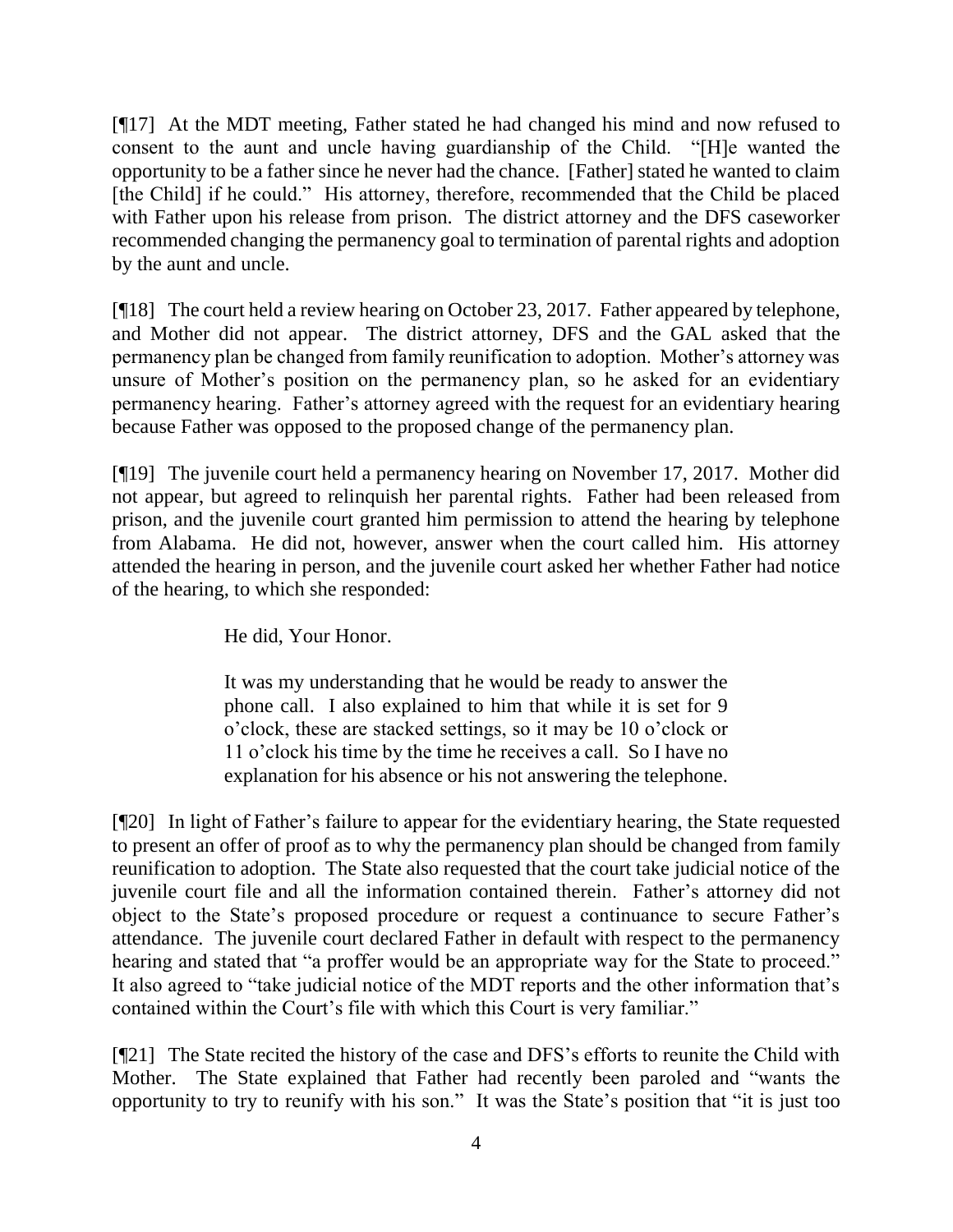late" and the Child's best interests would be served by changing the permanency plan from family reunification to adoption by the aunt and uncle. The State noted there was no information about Father's living circumstances, Father had never met the Child, and the only contact between the two during the Child's entire life was some correspondence from Father to the Child. Father's attorney requested that the permanency plan be reunification with Father. She asserted Father should be given the opportunity to develop a case plan with DFS to meet the objective of reunification.

[¶22] The court asked the DFS caseworker about the case plan with Father. She stated "[i]t wasn't until the last MDT [meeting] that I had any notification that parole was even on the table." However, he did not have a "release date at that point." She said she had talked to Father "in the last couple of days" about a case plan. She told him the case plan would need to include a large amount of therapy since he and the Child had never met. After that conversation, she had no other contact with Father. The State requested that DFS be relieved from further responsibility for making reasonable efforts to reunify the family, so it could proceed with termination of Father's parental rights and adoption.

[¶23] The GAL stated that other placement options, including Father's mother, had been explored prior to placing the Child with the maternal aunt and uncle who wanted to adopt him. She agreed with the State that Father's efforts came too late, especially since there was no bond between Father and the Child. The GAL asserted that the Child deserved the permanency of adoption.

[¶24] The juvenile court ruled:

[T]he Court agrees with the [GAL] and with the State in this matter, that the best interests of [the Child] have to trump the recent desire from [Father] to now establish a relationship with a child he's never met, never been there for, never provided for during the lengthy period of time that he has been incarcerated.

I do fully appreciate what the United States Supreme Court has said about the fundamental rights of parents to parent. And I also appreciate what our Wyoming Supreme Court has said in that regard as well. . . .

But I believe it is in the best interests of [the Child] that the efforts now by [Father] to engage in a plan are just simply too late in the game.

This child is thriving and doing well in his placement. He needs stability. He needs a solid family. He needs people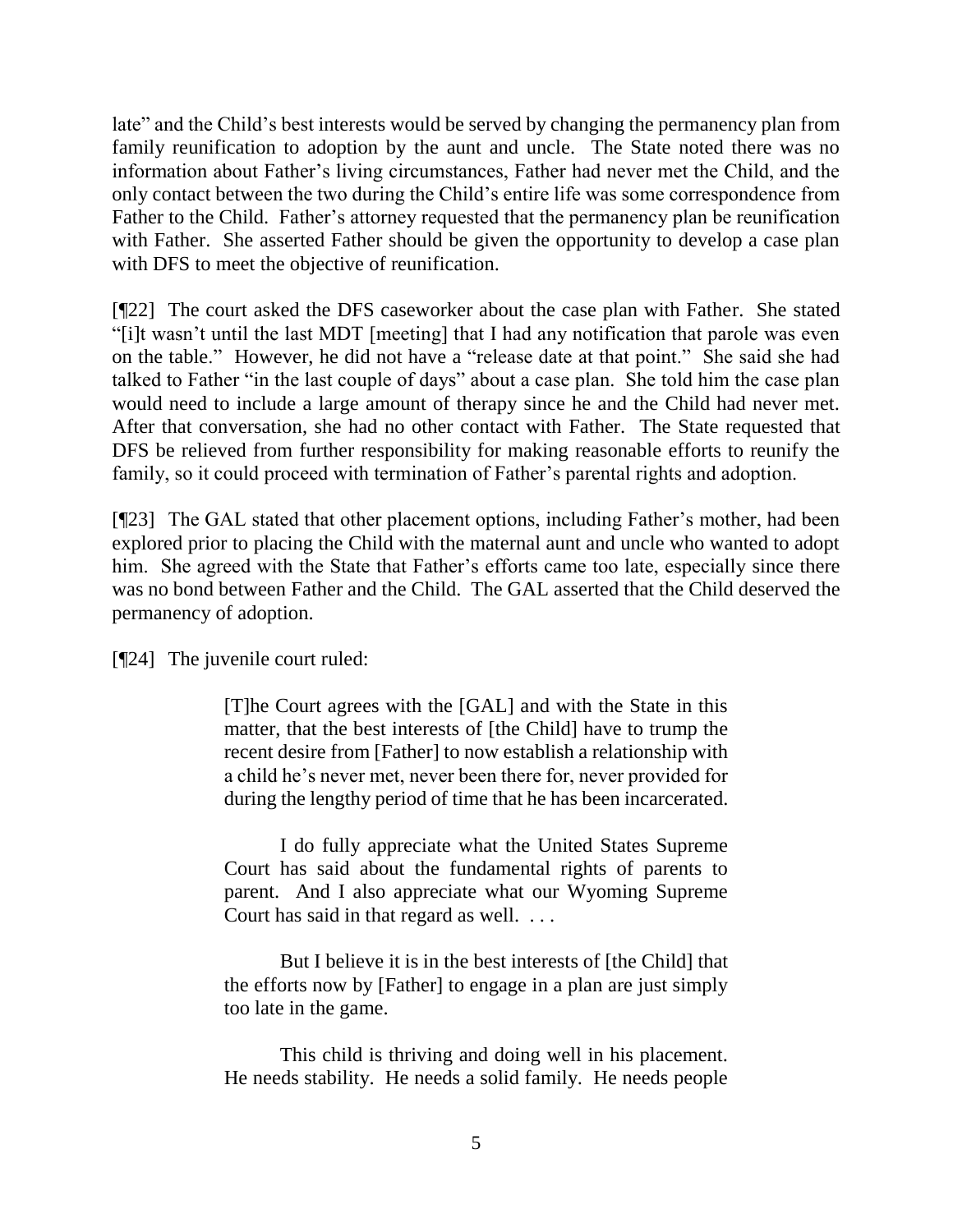who are there for him now and who will provide for him and will care for him and will love him.

So I would find that reasonable efforts have been made by [DFS] to achieve the original permanency plan. They are relieved of those efforts for reunification.

The mother has failed miserably in her efforts to comply with her case plan, and [Father] simply has been absent. And it is too late at this point for [DFS] to engage in that process. It is counter to the best interests of [the Child] to do that. He needs that finality. So the permanency plan can be changed to termination of parental rights.

The juvenile court entered a written order stating that "reasonable efforts towards the permanency plan of family reunification have been made for the last twenty (20) months without success." The court concluded it was in the Child's best interest to change the permanency plan from family reunification to adoption and relieved DFS of the responsibility for further reunification efforts. Father filed his notice of appeal.

#### **DISCUSSION**

# *Due Process – Right to Meaningful Participation in the Permanency Hearing*

[¶25] Father claims the juvenile court denied him due process at the permanency hearing by proceeding without securing his attendance and testimony, taking judicial notice of the juvenile court file, and allowing unsworn offers of proof or proffers in the place of witness testimony. The question of whether an individual was afforded due process is one of law, for which our review is *de novo*. *ST v. State (In the Interest of DT),* 2017 WY 36, ¶ 23, 391 P.3d 1136, 1143 (Wyo. 2017). However, Father did not raise this issue below or, in any way, object to the procedure employed by the juvenile court at the permanency hearing.<sup>1</sup>

> Normally, we will not consider an issue raised for the first time on appeal, *In re AGS*[, 2014 WY 143, ¶ 33, 337 P.3d 470, 480](http://www.westlaw.com/Link/Document/FullText?findType=Y&serNum=2034751059&pubNum=0004645&originatingDoc=Ib4d8563091f211e8a064bbcf25cb9a66&refType=RP&fi=co_pp_sp_4645_480&originationContext=document&vr=3.0&rs=cblt1.0&transitionType=DocumentItem&contextData=(sc.UserEnteredCitation)#co_pp_sp_4645_480)

<sup>&</sup>lt;sup>1</sup> Father claims there was no logical place at the hearing for his attorney to object. He asserts, therefore, that the entire proceeding was so flawed it amounted to structural or fundamental error. We disagree. Father's attorney could have requested a continuance or otherwise objected to proceeding in Father's absence when she and the judge were discussing his failure to answer the call. The obvious time for Father's attorney to object to the procedure was when the State asked the juvenile court's permission to proceed via offer of proof and to take judicial notice of the court file. Given we do not agree that the entire proceeding was so flawed that Father's attorney could not object, we will not discuss structural or fundamental error or the applicability of that principle of law in a juvenile case.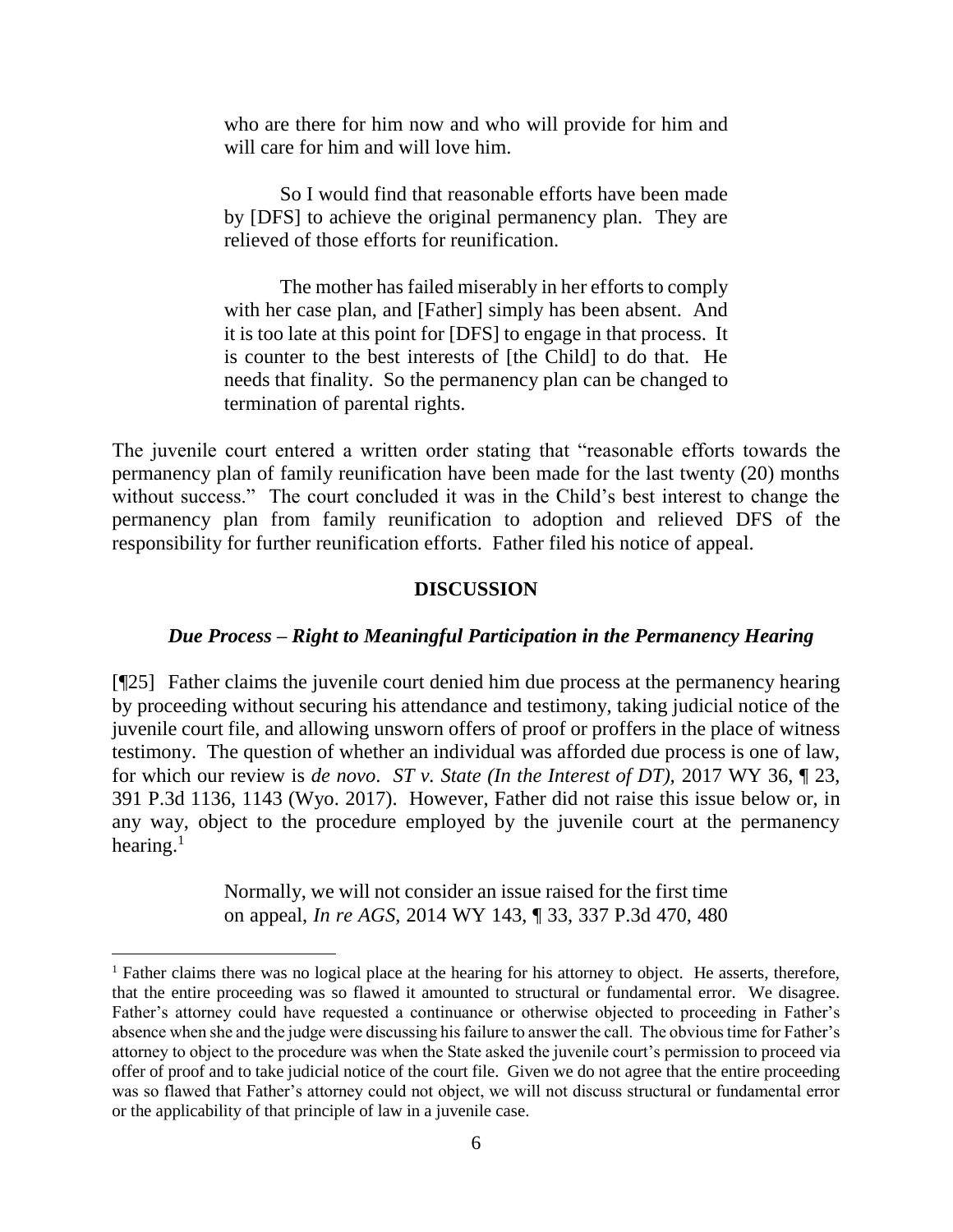[\(Wyo. 2014\),](http://www.westlaw.com/Link/Document/FullText?findType=Y&serNum=2034751059&pubNum=0004645&originatingDoc=Ib4d8563091f211e8a064bbcf25cb9a66&refType=RP&fi=co_pp_sp_4645_480&originationContext=document&vr=3.0&rs=cblt1.0&transitionType=DocumentItem&contextData=(sc.UserEnteredCitation)#co_pp_sp_4645_480) but we have recognized "two exceptions to this rule: when the issue raises jurisdictional questions or when the issue is of such a fundamental nature that it must be considered. Termination of parental rights 'affect the fundamental liberty of familial association.' A change in permanency plan is not termination; however, as we recognized in *[KC v. State](http://www.westlaw.com/Link/Document/FullText?findType=Y&serNum=2036314137&pubNum=0004645&originatingDoc=Ib4d8563091f211e8a064bbcf25cb9a66&refType=RP&originationContext=document&vr=3.0&rs=cblt1.0&transitionType=DocumentItem&contextData=(sc.UserEnteredCitation))*, 2015 [WY 73, 351 P.3d 236 \(Wyo. 2015\),](http://www.westlaw.com/Link/Document/FullText?findType=Y&serNum=2036314137&pubNum=0004645&originatingDoc=Ib4d8563091f211e8a064bbcf25cb9a66&refType=RP&originationContext=document&vr=3.0&rs=cblt1.0&transitionType=DocumentItem&contextData=(sc.UserEnteredCitation)) the decision to halt reunification efforts certainly affects a parent's substantial rights, as it will likely have a significant impact on a termination decision. *Id*[. at ¶ 38, 351 P.3d at 246](http://www.westlaw.com/Link/Document/FullText?findType=Y&serNum=2036314137&pubNum=0006431&originatingDoc=Ib4d8563091f211e8a064bbcf25cb9a66&refType=RP&fi=co_pp_sp_6431_246&originationContext=document&vr=3.0&rs=cblt1.0&transitionType=DocumentItem&contextData=(sc.UserEnteredCitation)#co_pp_sp_6431_246) ("It is usually a foregone conclusion that once a permanency plan is changed from family reunification to adoption or other permanent placement outside the home, an action to terminate parental rights will eventually be filed.")

*FH v. State (In the Interest of ECH),* 2018 WY 83, ¶ 21, 423 P.3d 295, 302 (Wyo. 2018) (citation omitted). In *KC v. State* (*In the Interest of GC*)*,* 2015 WY 73, ¶ 41, 351 P.3d 236, 247 (Wyo. 2015), we said that "[p]ermanency hearings, when there may be a change in the plan from reunification to termination of parental rights, implicate substantial rights and thus require meaningful due process."

[¶26] Father's claim that the juvenile court violated his right to due process at the permanency hearing raises a fundamental issue. We will consider the issue even though it was not raised below; however, our review is limited to a search for plain error. W.R.A.P. 9.05; *FH,* ¶ 21, 423 P.3d at 302.

> "Plain error occurs when '1) the record is clear about the incident alleged as error; 2) there was a transgression of a clear and unequivocal rule of law; and 3) the party claiming the error was denied a substantial right resulting in material prejudice.' *Deeds v. State*[, 2014 WY 124, ¶ 21, 335 P.3d 473, 479 \(Wyo.](http://www.westlaw.com/Link/Document/FullText?findType=Y&serNum=2034508550&pubNum=0004645&originatingDoc=Ie2f1f7701ac411e78e18865f4d27462d&refType=RP&fi=co_pp_sp_4645_479&originationContext=document&vr=3.0&rs=cblt1.0&transitionType=DocumentItem&contextData=(sc.UserEnteredCitation)#co_pp_sp_4645_479)  [2014\)](http://www.westlaw.com/Link/Document/FullText?findType=Y&serNum=2034508550&pubNum=0004645&originatingDoc=Ie2f1f7701ac411e78e18865f4d27462d&refType=RP&fi=co_pp_sp_4645_479&originationContext=document&vr=3.0&rs=cblt1.0&transitionType=DocumentItem&contextData=(sc.UserEnteredCitation)#co_pp_sp_4645_479) (citations omitted). 'The appellant bears the burden of proving plain error[.]' *[Id.](http://www.westlaw.com/Link/Document/FullText?findType=Y&serNum=2034508550&pubNum=0006431&originatingDoc=Ie2f1f7701ac411e78e18865f4d27462d&refType=RP&originationContext=document&vr=3.0&rs=cblt1.0&transitionType=DocumentItem&contextData=(sc.UserEnteredCitation))*"

*ST,* ¶ 23, 391 P.3d at 1143 (quoting *In re AGS*[, 2014 WY 143, ¶ 34, 337 P.3d 470, 480](http://www.westlaw.com/Link/Document/FullText?findType=Y&serNum=2034751059&pubNum=0004645&originatingDoc=Ie2f1f7701ac411e78e18865f4d27462d&refType=RP&fi=co_pp_sp_4645_480&originationContext=document&vr=3.0&rs=cblt1.0&transitionType=DocumentItem&contextData=(sc.UserEnteredCitation)#co_pp_sp_4645_480) (Wyo. 2014)).

[¶27] The first part of the plain error test is satisfied in this case. The record clearly reflects that Father was not present at the hearing and the juvenile court did not further act to secure his testimony. It is also clear that the court took judicial notice of the juvenile court file and heard information about the case through offers of proof rather than witness testimony.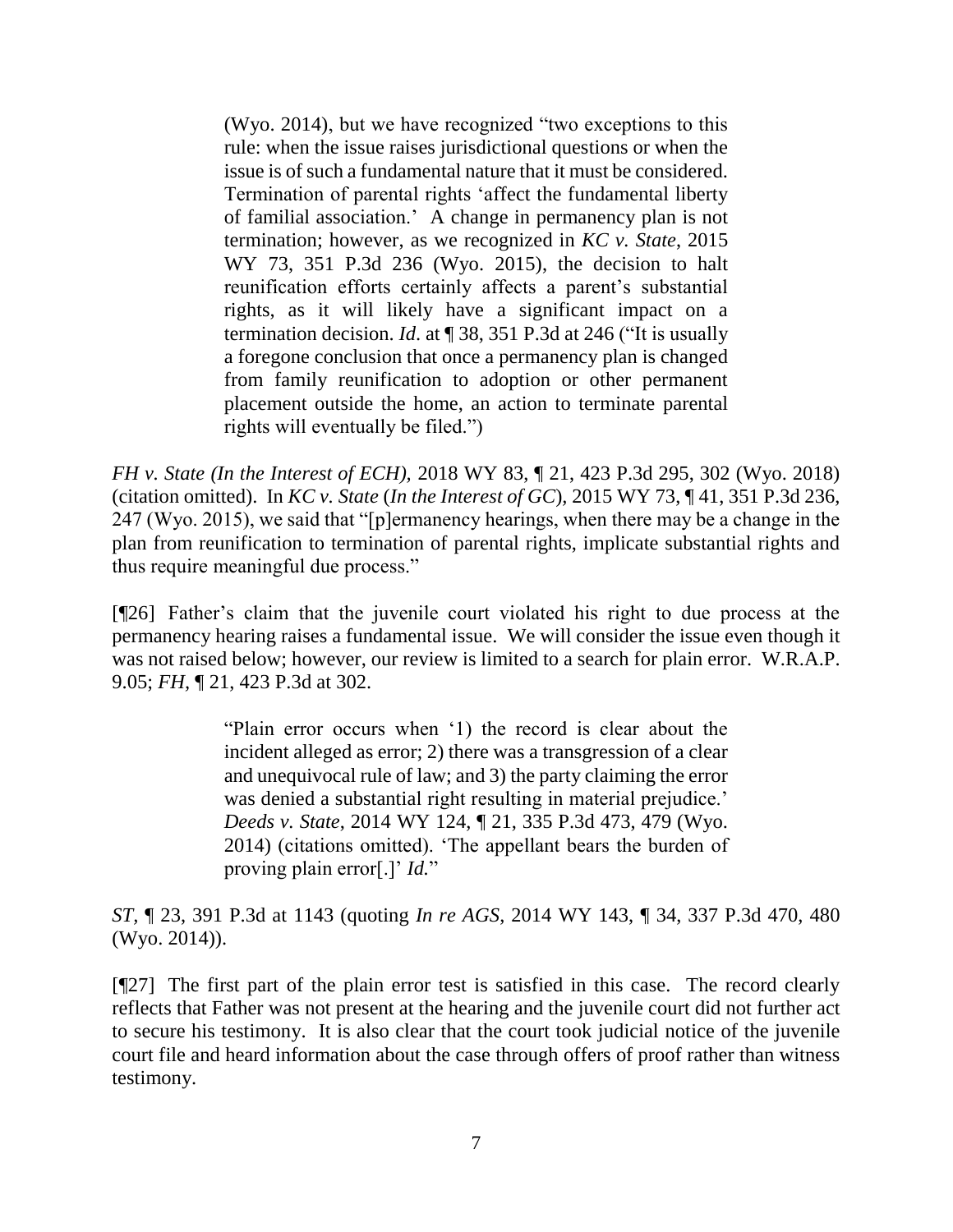[¶28] The second part of the plain error test requires a showing of a violation of a clear and unequivocal rule of law. The Wyoming constitution provides that "[n]o person shall be deprived of life, liberty or property without due process of law." Wyo. Const. Art. 1, § 6. *See also*, U.S. Const. Amend. V and XIV. In general, due process requires notice and an opportunity to be heard. *DH v. Wyo. Dep't of Family Servs. (In re "H" Children),* 2003 WY 155, ¶ 39, 79 P.3d 997, 1008 (Wyo. 2003). The required process varies depending upon "the nature of the proceeding and the interests involved." *KC, ¶* 32, 351 P.3d at 245. Parents generally have the due process right to "meaningful participation" at permanency hearings "when the State seeks to change permanency from family reunification to another status that will require termination of parental rights." *KC*, ¶ 38, 351 P.3d at 246. Therefore,

> if a change in permanency plan includes adoption or permanent placement other than reunification, the parents must have the right to request, and on request must be provided with, an evidentiary hearing.

*Id.*, **[42, 351 P.3d at 247.** However, a parent must specifically request an evidentiary hearing because there may be instances where parents do not dispute a recommendation or are content with a non-evidentiary hearing. The failure to request an evidentiary hearing waives that right. *Id.*

[¶29] When a parent requests an evidentiary hearing, the following standards apply to the hearing:

> The parent requesting a hearing is entitled to put the State to its proof, to be present, to confront and cross-examine witnesses, to call witnesses, and to present a case in support of a continued plan of reunification or dismissal of the case. Hearsay evidence that is probative, trustworthy and credible may be received at the hearing.  $\ldots$  [A]t the permanency hearing[,] the State has the burden of establishing by a preponderance of the evidence that a change in the permanency plan is in the best interests of the child.

*Id.,* ¶ 44, 351 P.3d at 247.

[¶30] Father claims the juvenile court violated the procedure mandated in *KC* for evidentiary permanency hearings by proceeding without him, taking judicial notice of the court file, including the MDT reports, and allowing information about the case to be presented through offers of proof rather than sworn testimony. What Father fails to recognize is the juvenile court did give him the opportunity to avail himself of all the procedural safeguards set out in *KC*, but he did not do so.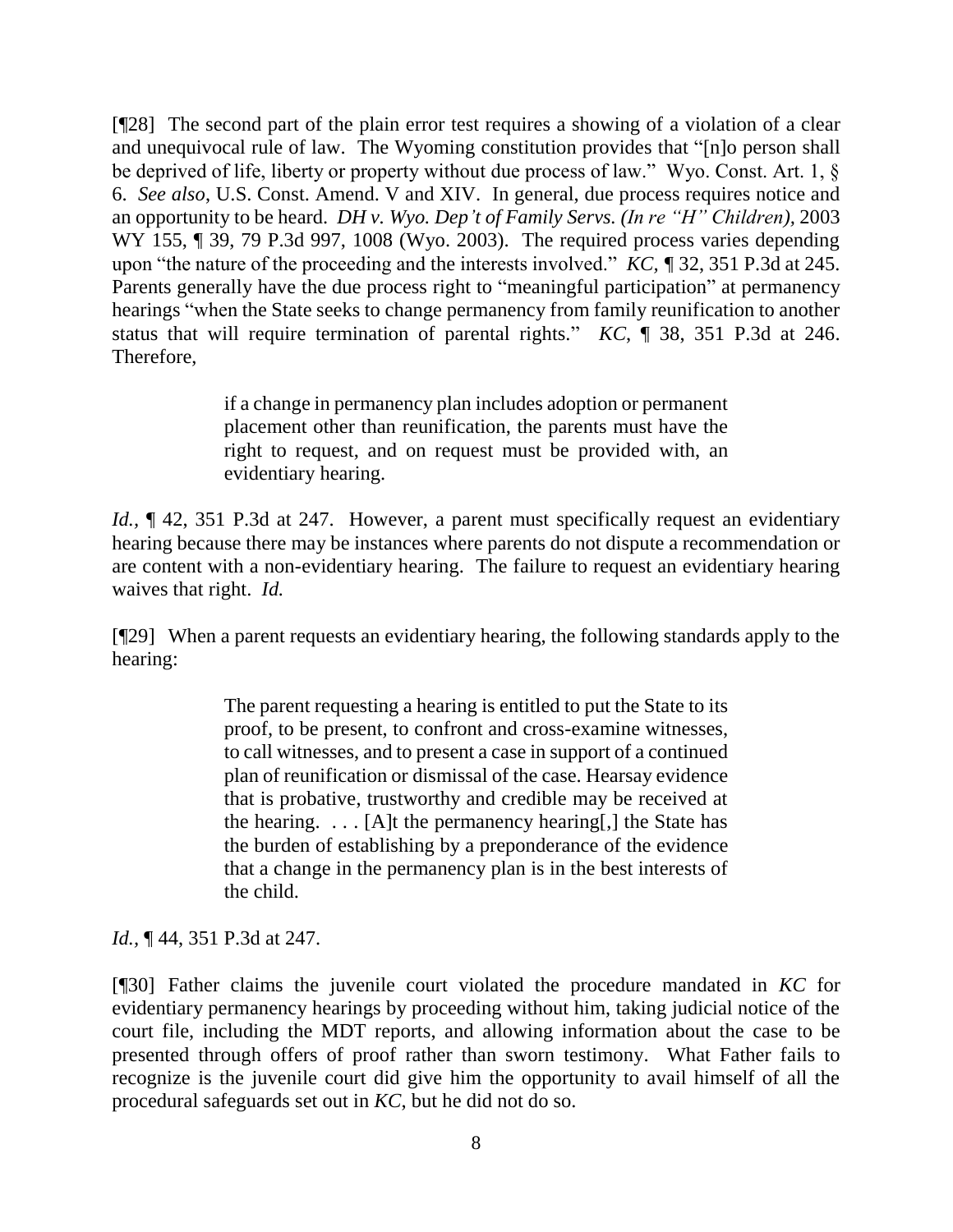[¶31] Although the juvenile court granted him permission to appear by telephone, he did not answer when the court called. Father claims on appeal that it is reasonable to assume his phone never rang. We find nothing in the record to support that inference. His attorney said Father had notice of the hearing. *See generally,* Rule 2(e) of the Rules of Procedure for Juvenile Courts ("Prior to each hearing, the county or district attorney, or another entity designated by the court, shall provide written notice of such hearing to the parents (both custodial and non-custodial)[.]") She explained to the court that she had spoken with Father about the time of the hearing and did not know why he failed to answer. Furthermore, even if it were true that his phone did not ring when the court called, that does not explain why Father made no effort to contact the court. He had called into the court for hearings before, so he had the information necessary to initiate a call if he was not receiving calls. He also did not file anything with the court to explain his absence.

[¶32] Father stated at oral argument that Wyo. Stat. Ann. § 14-3-415(a) (LexisNexis 2017) compelled the juvenile court to "insure" his presence at the permanency hearing. Section 14-3-415(a), which was adopted by the legislature in 1997, states that "[t]he court shall insure the presence at any hearing of the parents, guardian or custodian of any child subject to the proceedings under this act." Father did not discuss or even cite § 14-3-415(a) in his brief. Instead, the statute apparently came to Father's attention when the State filed a Notice of Additional Authority, indicating its intent to rely upon *FH*, which discussed another aspect of the statute.<sup>2</sup> Father did not file a similar notice but, at oral argument, he argued for the first time that "insure" under  $\S$  14-3-415(a) means the juvenile court should have continued the hearing until he was present. He does not, however, show a clear and unequivocal rule of law exists that the juvenile court is required to continue a hearing or otherwise compel a parent to be present in order to meet the "insure the presence" requirement. Given there is no briefing on the meaning of the statutory language or how the statute interfaces with due process requirements, we will not determine, in this case, the scope of the juvenile court's responsibility under  $\S$  14-3-415(a) to "insure" a parent's presence at a permanency hearing.

[¶33] Turning to the procedure used in this case, Father claims the juvenile court should not have taken judicial notice of the case file. Under W.R.E. 1101(b)(3), the rules of evidence do not apply to juvenile proceedings, except adjudicatory hearings. Consequently, the juvenile court may consider hearsay evidence, such as the MDT reports, in making its permanency decision. *See KC,* ¶ 44, 351 P.3d at 247. *Compare* Wyo. Stat. Ann § 14-3-426(b) (LexisNexis 2017) ("Only competent, relevant and material evidence

 $\overline{a}$ <sup>2</sup> We discussed the presence requirement in *FH,* ¶¶ 42-46, 423 P.3d at 307-09, which was decided after the briefing in this case had concluded. The father in *FH* claimed that the juvenile court violated § 14-3-415(a) and his right to due process when it denied his motion to be transported from prison to the court for the permanency hearing. We said that the "presence" requirement under the statute and due process were satisfied by allowing the father to participate by telephone while his attorney was present in the courtroom. *FH,* ¶¶ 45-46, 423 P.3d at 308-09.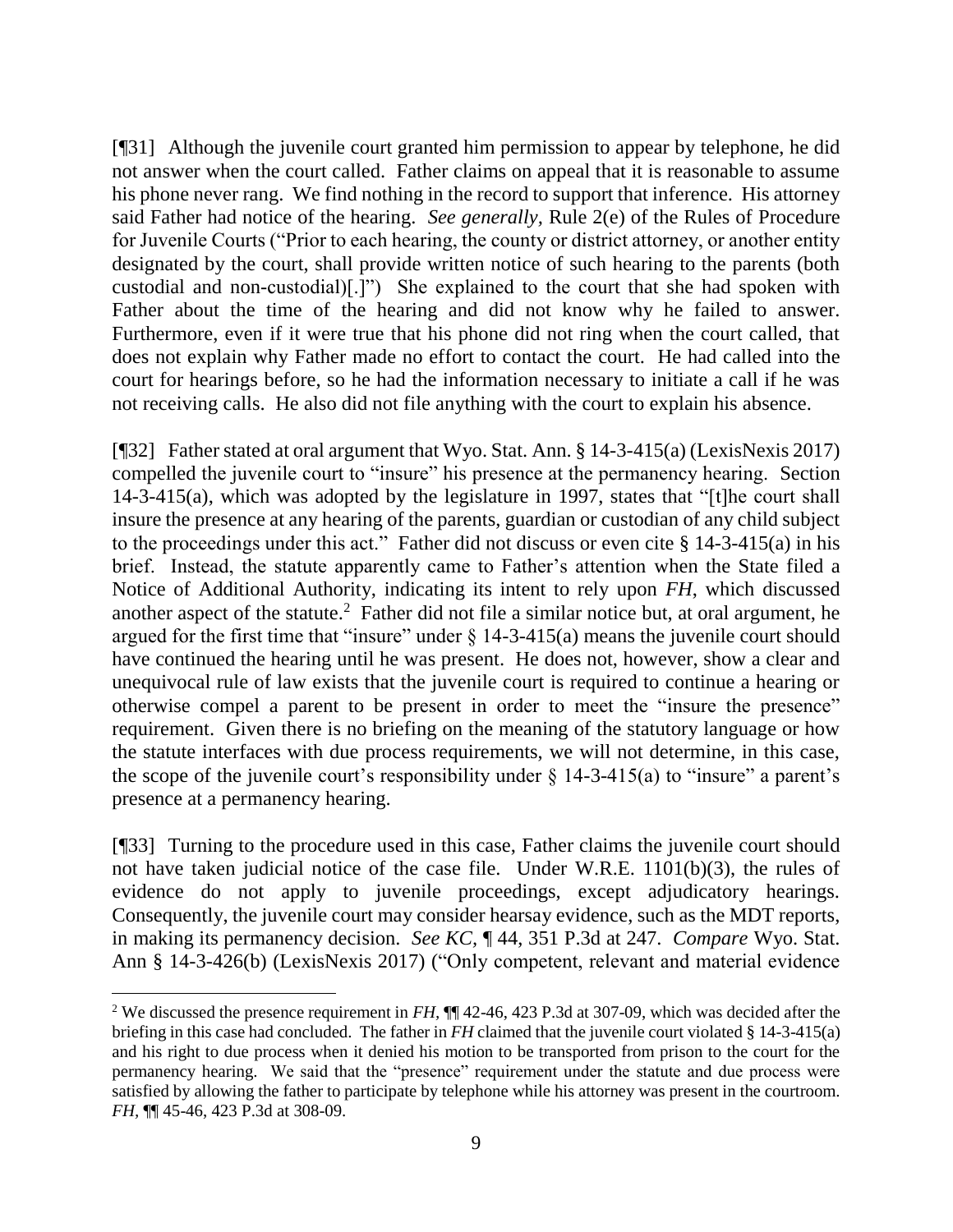shall be admissible at an adjudicatory hearing to determine the truth of the allegations in the petition."); Wyo. Stat. Ann. § 14-3-427(h) (LexisNexis 2017) ("The court shall not consider any report or recommendation under this section prior to adjudication of the allegations in the petition without the consent of the child and the child's parents, guardian or custodian.") In *SLJ v. State (In the Interest of SJJ),* 2005 WY 3, ¶ 38, 104 P.3d 74, 84 (Wyo. 2005), this Court held "use of the juvenile court records in [a] termination proceeding[] was entirely appropriate," even though those are two separate proceedings. Surely, then, use of the records in the same court proceeding would be appropriate.

[¶34] After the juvenile court declared Father in default because he failed to appear, the court, without objection from Father's attorney, allowed the State to make an offer of proof instead of presenting witness testimony. The State described the factual and procedural history of the case, including DFS's reunification attempts, and explained the grounds for its request to change the permanency plan to adoption. At the court's request, the DFS caseworker described her recent contact with Father about developing a case plan. The GAL also reviewed the facts and joined in the State's recommendation for a change in the permanency plan.

[¶35] Even though the juvenile court declared Father in default, it gave Father the opportunity to present his own offer of proof against the State's proposed change in the permanency plan. His attorney did not dispute the factual history recited by the State but argued the permanency plan should be reunification between Father and the Child and he should be given a chance to develop a case plan with DFS. There is nothing in the record indicating Father could not have offered witness testimony, asked that the State's witnesses be placed under oath and subject to cross examination, or provided an offer of proof of what Father's testimony would have been had he attended the hearing. *See generally, In re A.J.,* 2017 WL 2493290, \*3 (W.Va. 2017) (finding no error in dispositional hearing when the father consented to presentation of evidence by proffer and was not prevented from calling or cross-examining witnesses).

[¶36] Further, as we said in *KC,* ¶ 42, 351 P.3d at 247, if a parent does not request an evidentiary hearing, the court may conduct a non-evidentiary hearing for the purpose of changing a permanency plan. Offers of proof are proper ways to present information in a non-evidentiary setting. *See, e.g.*, *Tracy v. Tracy,* 2017 WY 17, ¶¶ 8, 34, 388 P.3d 1257, 1260, 1264 (Wyo. 2017). Father does not direct us to any rule which prohibits the juvenile court from conducting a non-evidentiary hearing when a parent who requests an evidentiary hearing fails to appear and his attorney acquiesces to the procedure.<sup>3</sup> Although

 $\overline{a}$ 

<sup>&</sup>lt;sup>3</sup> Much of Father's argument centers upon whether an offer of proof or proffer is a proper means of presenting evidence at an evidentiary hearing. In general, an offer of proof is a procedural mechanism used to give the court information about proposed evidence so that it can make a determination as to its admissibility and to create a record for appellate review. *See, e.g*., *Garland v. State,* 2017 WY 102, ¶ 23, 401 P.3d 480, 486 (Wyo. 2017). In this case, the offers of proof or proffers included reviews of the factual and procedural history of the case and argument about the legal effect of that history. *See Tracy, supra.*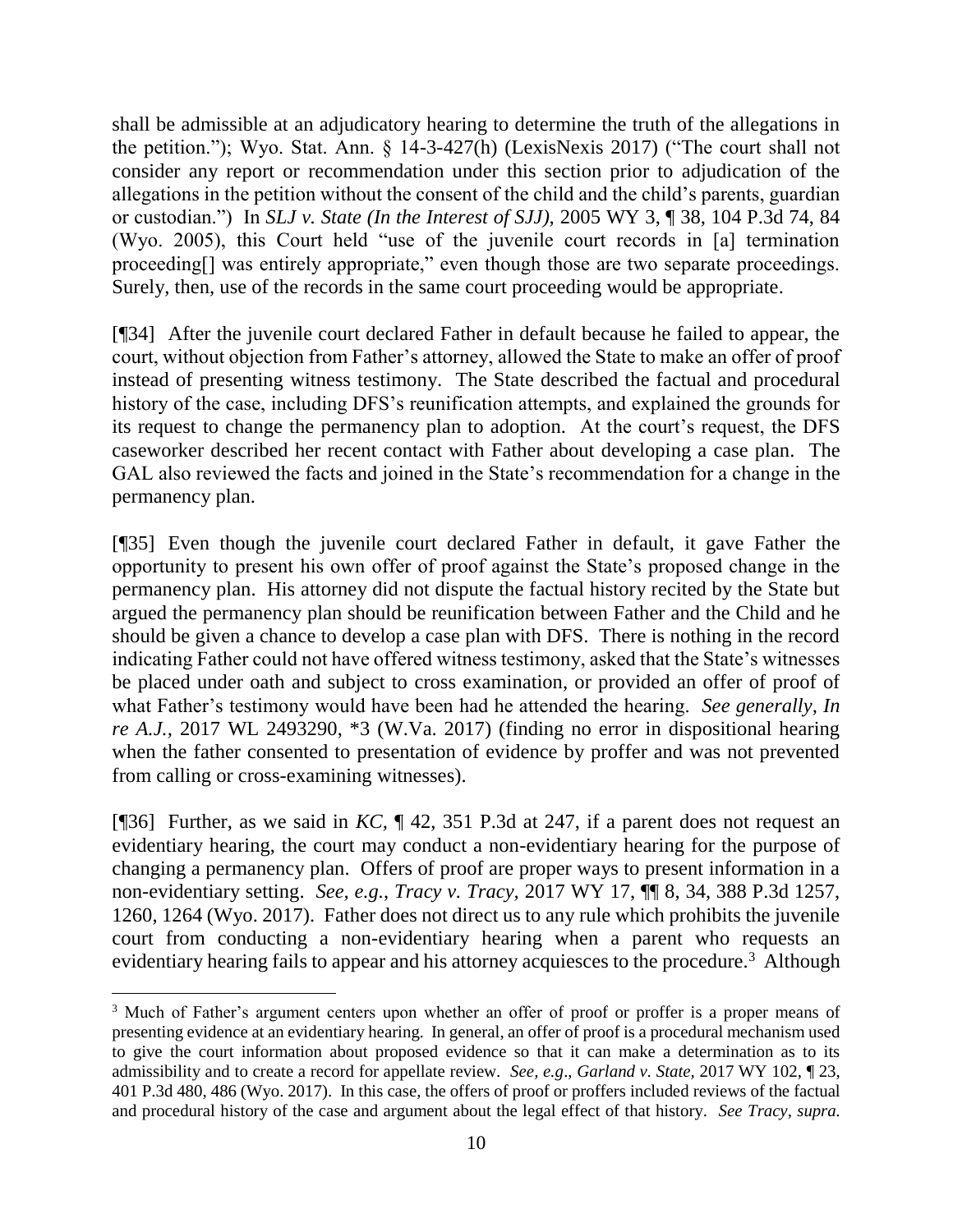the hearing in the case at bar did not meet the requirements for an evidentiary hearing, Father was provided with notice of the hearing and an opportunity to be heard, which are the hallmarks of due process. Father had the opportunity to meaningfully participate in the permanency hearing; therefore, the juvenile court did not violate a clear and unequivocal rule of law.

[¶37] Turning to the final part of the plain error test, Father has not established he was materially prejudiced by the procedure employed by the juvenile court at the permanency hearing. To establish material prejudice, Father must demonstrate a reasonable probability exists that, absent the error, he may have enjoyed a more favorable outcome. *Osterling v. State,* 2018 WY 95, ¶ 7, 424 P.3d 250, 252 (Wyo. 2018). Father does not explain how he would have received a more favorable outcome if the juvenile court had required the parties to follow the requirements for an evidentiary hearing. He does not direct us to any disputed facts that could have been explored through his or other witnesses' testimony, on crossexamination, or through the introduction of other evidence. His failure to make any such allegations differentiates this case from *KC,* ¶¶ 14, 48, 351 P.3d at 241, 248, where the mother's attorney at least implied that she would have challenged the foundation of the laboratory test results contained in the MDT reports had she had the opportunity to do so. Additionally, as mentioned above, Father's attorney had the opportunity to bring to the juvenile court's attention any facts or circumstances she felt were relevant to the permanency decision. Father has not met his burden on the third part of the plain error test.

# *Reasonable Efforts to Reunify the Family*

[¶38] Father claims the juvenile court incorrectly concluded that DFS made reasonable efforts to reunify the family before it changed the permanency plan to adoption. If DFS wishes to change a permanency plan from family reunification to adoption, it must demonstrate to the juvenile court that it made reasonable efforts to reunify the family but was unsuccessful. *TW v. State* (*In the Interest of JW*)*,* 2018 WY 22, ¶ 19, 411 P.3d 422, 426 (Wyo. 2018). We review the juvenile court's decision regarding the sufficiency of DFS's efforts using the abuse of discretion standard. *TW,* ¶ 20, 411 P.3d at 426. In conducting our review, we consider

> the reasonableness of the court's determination and whether it was supported by a preponderance of the evidence. In analyzing the sufficiency of that evidence, we defer to the juvenile court's judgment, examining all evidence in the light most favorable to the State and resolving all evidentiary conflicts in its favor. We assume all of its evidence is true and

Given we conclude the juvenile court was not required, under the circumstances of this case, to conduct an evidentiary hearing, we need not determine whether an offer of proof would be an appropriate means of presenting evidence at an evidentiary hearing.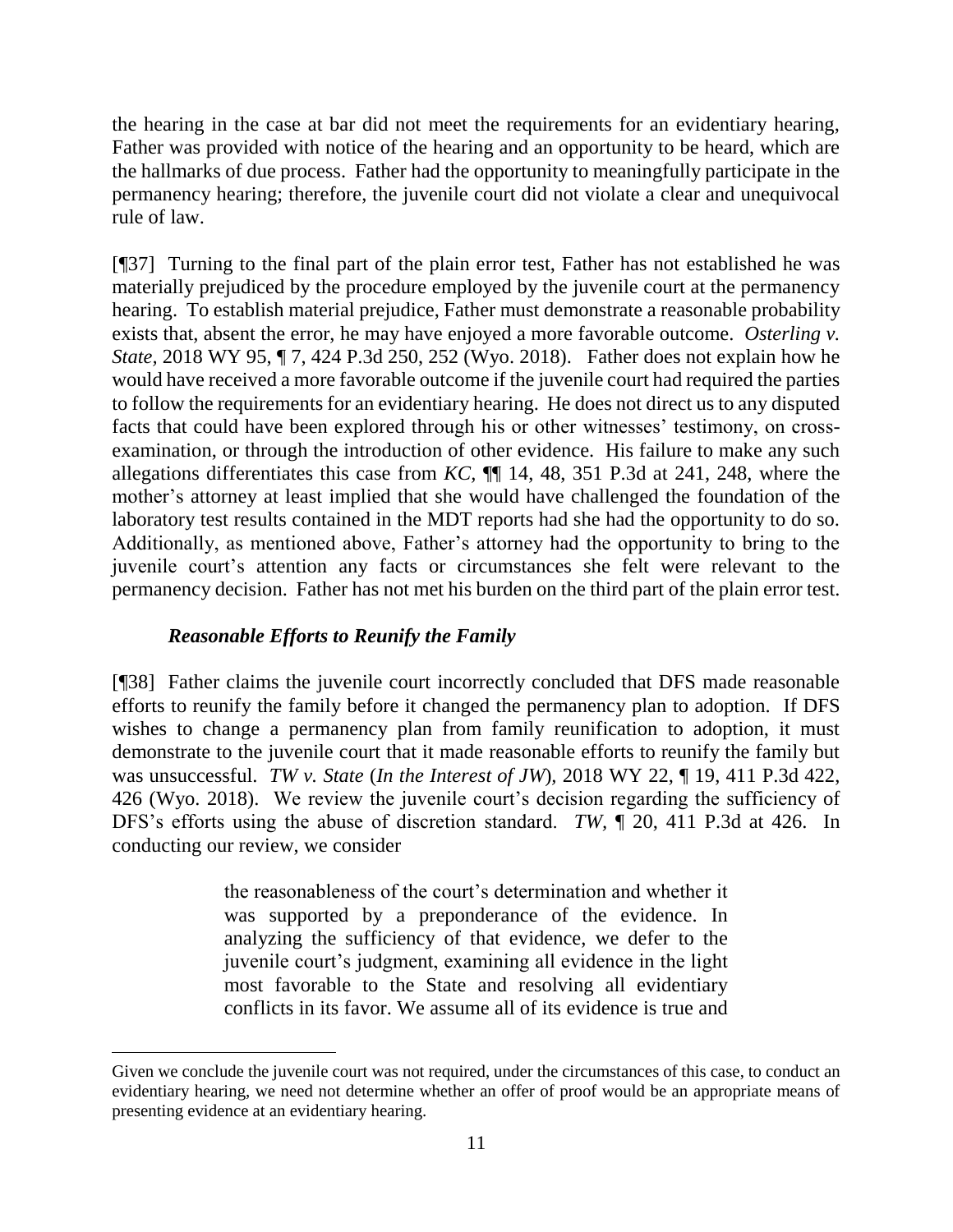disregard any contrary proof adduced by the parent challenging the juvenile court's decision.

*Id.* (citations omitted). To the extent we are called upon to interpret statutes, our review is *de novo. DB v. State, (In the Interest of CRA),* 2016 WY 24, ¶ 15, 368 P.3d 294, 298 (Wyo. 2016).

[¶39] Wyo. Stat. Ann. § 14-3-431(k)(i) (LexisNexis 2017) states:

(k) At the permanency hearing, the court shall:

(i) Determine whether the permanency plan is in the best interest of the child and whether the department of family services has made reasonable efforts to finalize the plan[.]

Wyo. Stat. Ann. § 14-3-440 (LexisNexis 2017) governs reunification efforts:

(a) Except as provided in [W.S. 14-2-309\(b\)](http://www.westlaw.com/Link/Document/FullText?findType=L&pubNum=1000377&cite=WYSTS14-2-309&originatingDoc=N06A7EB30131211DDB8F5DD96DFD6F109&refType=SP&originationContext=document&vr=3.0&rs=cblt1.0&transitionType=DocumentItem&contextData=(sc.UserEnteredCitation)#co_pp_a83b000018c76) or [\(c\),](http://www.westlaw.com/Link/Document/FullText?findType=L&pubNum=1000377&cite=WYSTS14-2-309&originatingDoc=N06A7EB30131211DDB8F5DD96DFD6F109&refType=SP&originationContext=document&vr=3.0&rs=cblt1.0&transitionType=DocumentItem&contextData=(sc.UserEnteredCitation)#co_pp_4b24000003ba5) reasonable efforts shall be made to preserve and reunify the family:

(i) Prior to placement of the child outside the home, to prevent or eliminate the need for removing the child from the child's home; and

(ii) To make it possible for the child to safely return to the child's home.

(b) In determining what reasonable efforts shall be made with respect to a child and in making those reasonable efforts, the child's health and safety shall be the paramount concern.

(c) Reasonable efforts to place a child for adoption or with a legal guardian may be made concurrently with the reasonable efforts described in subsection (a) of this section.

. . .

(e) Reasonable efforts determinations shall include whether or not services to the family have been accessible, available and appropriate.

[¶40] Section 14-3-440(a) requires DFS to make reasonable efforts to "preserve and reunify the family." Father argues that DFS was required to make efforts to reunify the Child with him once he was released from prison. The State and the GAL counter that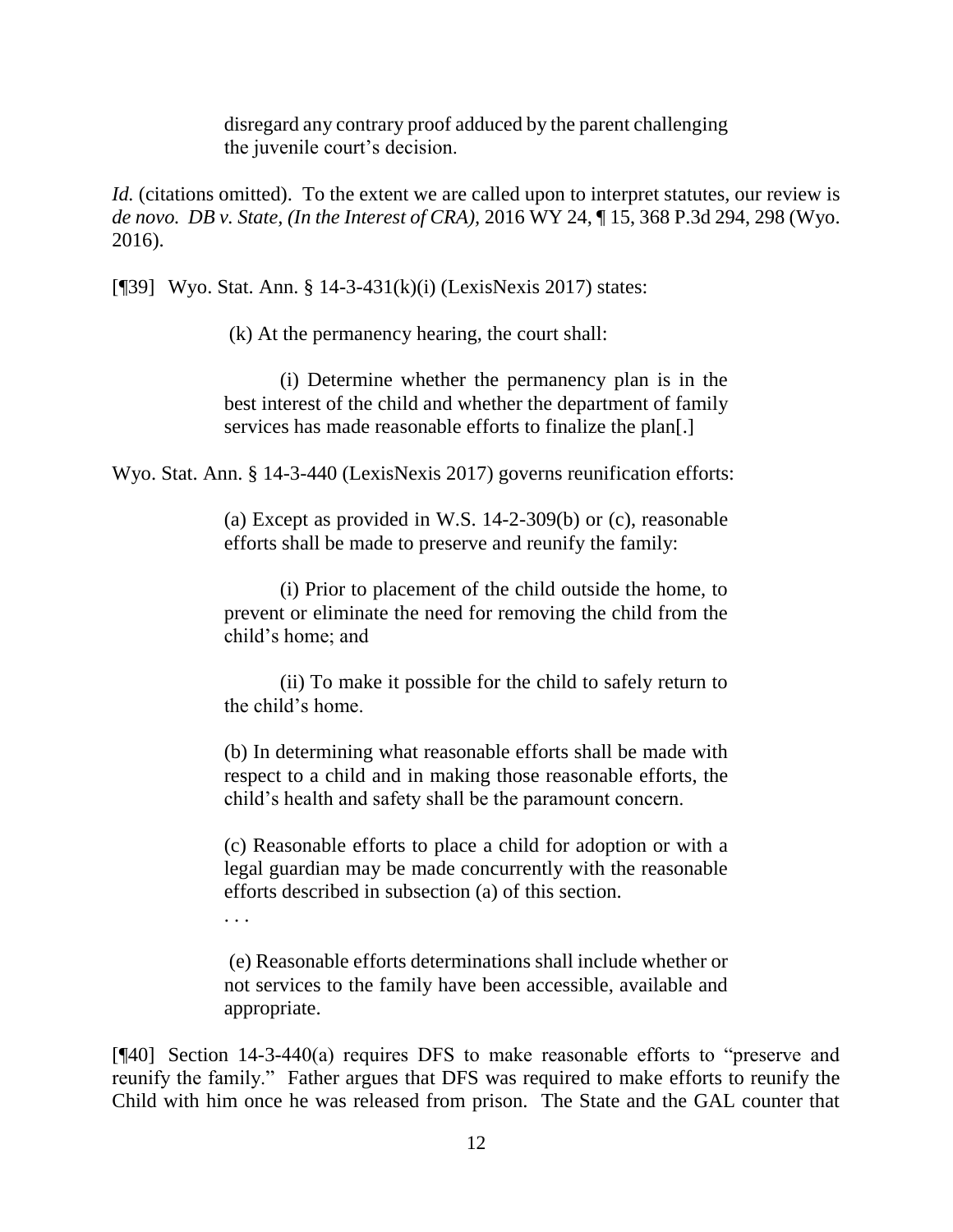DFS was required to make reasonable efforts to accomplish the permanency goal which was reunification with Mother. They assert DFS was under no obligation to attempt to create a family unit between Father and the Child where none had previously existed and the efforts DFS made to involve Father in the Child's life were sufficient.

[¶41] When interpreting a statute, we seek the legislature's intent "as reflected in the plain and ordinary meaning of the words used in the statute." *Butler v. State*[, 2015 WY 119, ¶](http://www.westlaw.com/Link/Document/FullText?findType=Y&serNum=2037151119&pubNum=0004645&originatingDoc=I1f973e90040611e7b28da5a53aeba485&refType=RP&fi=co_pp_sp_4645_1262&originationContext=document&vr=3.0&rs=cblt1.0&transitionType=DocumentItem&contextData=(sc.Search)#co_pp_sp_4645_1262)  [7, 358 P.3d 1259, 1262 \(Wyo. 2015\)](http://www.westlaw.com/Link/Document/FullText?findType=Y&serNum=2037151119&pubNum=0004645&originatingDoc=I1f973e90040611e7b28da5a53aeba485&refType=RP&fi=co_pp_sp_4645_1262&originationContext=document&vr=3.0&rs=cblt1.0&transitionType=DocumentItem&contextData=(sc.Search)#co_pp_sp_4645_1262) (citation omitted). We "give effect to the 'most likely, most reasonable, interpretation of the statute, given its design and purpose.'" *[Adekale](http://www.westlaw.com/Link/Document/FullText?findType=Y&serNum=2035504869&pubNum=0004645&originatingDoc=I1f973e90040611e7b28da5a53aeba485&refType=RP&fi=co_pp_sp_4645_765&originationContext=document&vr=3.0&rs=cblt1.0&transitionType=DocumentItem&contextData=(sc.Search)#co_pp_sp_4645_765) v. State*[, 2015 WY 30, ¶ 12, 344 P.3d 761, 765 \(Wyo. 2015\) \(](http://www.westlaw.com/Link/Document/FullText?findType=Y&serNum=2035504869&pubNum=0004645&originatingDoc=I1f973e90040611e7b28da5a53aeba485&refType=RP&fi=co_pp_sp_4645_765&originationContext=document&vr=3.0&rs=cblt1.0&transitionType=DocumentItem&contextData=(sc.Search)#co_pp_sp_4645_765)quoting *[Rodriguez v. Casey](http://www.westlaw.com/Link/Document/FullText?findType=Y&serNum=2002444621&pubNum=0004645&originatingDoc=I1f973e90040611e7b28da5a53aeba485&refType=RP&fi=co_pp_sp_4645_329&originationContext=document&vr=3.0&rs=cblt1.0&transitionType=DocumentItem&contextData=(sc.Search)#co_pp_sp_4645_329)*, [2002 WY 111, ¶ 20, 50 P.3d 323, 329 \(Wyo. 2002\)\)](http://www.westlaw.com/Link/Document/FullText?findType=Y&serNum=2002444621&pubNum=0004645&originatingDoc=I1f973e90040611e7b28da5a53aeba485&refType=RP&fi=co_pp_sp_4645_329&originationContext=document&vr=3.0&rs=cblt1.0&transitionType=DocumentItem&contextData=(sc.Search)#co_pp_sp_4645_329). To accomplish this objective, we

> construe each statutory provision *in pari materia*, giving effect to every word, clause, and sentence according to their arrangement and connection. To ascertain the meaning of a given law, we also consider all statutes relating to the same subject or having the same general purpose and strive to interpret them harmoniously. We presume that the legislature has acted in a thoughtful and rational manner with full knowledge of existing law, and that it intended new statutory provisions to be read in harmony with existing law and as part of an overall and uniform system of jurisprudence. When the words used convey a specific and obvious meaning, we need not go farther and engage in statutory construction.

*TW,* ¶ 12, 390 P.3d at 360 (quoting *[Cheyenne Newspapers, Inc. v. Bd. of Trustees of](http://www.westlaw.com/Link/Document/FullText?findType=Y&serNum=2040407863&pubNum=0004645&originatingDoc=I1f973e90040611e7b28da5a53aeba485&refType=RP&fi=co_pp_sp_4645_683&originationContext=document&vr=3.0&rs=cblt1.0&transitionType=DocumentItem&contextData=(sc.Search)#co_pp_sp_4645_683)  Laramie Co. Sch. Dist. No. One,* [2016 WY 113, ¶ 10, 384 P.3d 679, 683-84 \(Wyo. 2016\)\)](http://www.westlaw.com/Link/Document/FullText?findType=Y&serNum=2040407863&pubNum=0004645&originatingDoc=I1f973e90040611e7b28da5a53aeba485&refType=RP&fi=co_pp_sp_4645_683&originationContext=document&vr=3.0&rs=cblt1.0&transitionType=DocumentItem&contextData=(sc.Search)#co_pp_sp_4645_683) (other citations omitted).

[¶42] The Merriam-Webster Dictionary defines "preserve," for our purposes, as to "maintain" or keep intact. "Reunify" is defined as "to unify again" or to "be brought into a unit or coherent whole after a period of separation." Both terms – preserve and reunify – presuppose the existence of a family unit. Section 14-3-440(a) confirms that reunification efforts are aimed at preventing removal of the child from the home or making it possible to return the child to his home. Again, this statutory language references a preexisting home and family.

[¶43] Section 14-3-440(b) requires that the child's health and safety be the paramount concern in determining what efforts are required. To that end, "timely placement of children in accordance with a permanency plan may take precedence over family reunification, and reunification efforts inconsistent with the permanency plan may be discontinued." *CP v. State (In re NDP),* 2009 WY 73, ¶ 21, 208 P.3d 614, 619 (Wyo.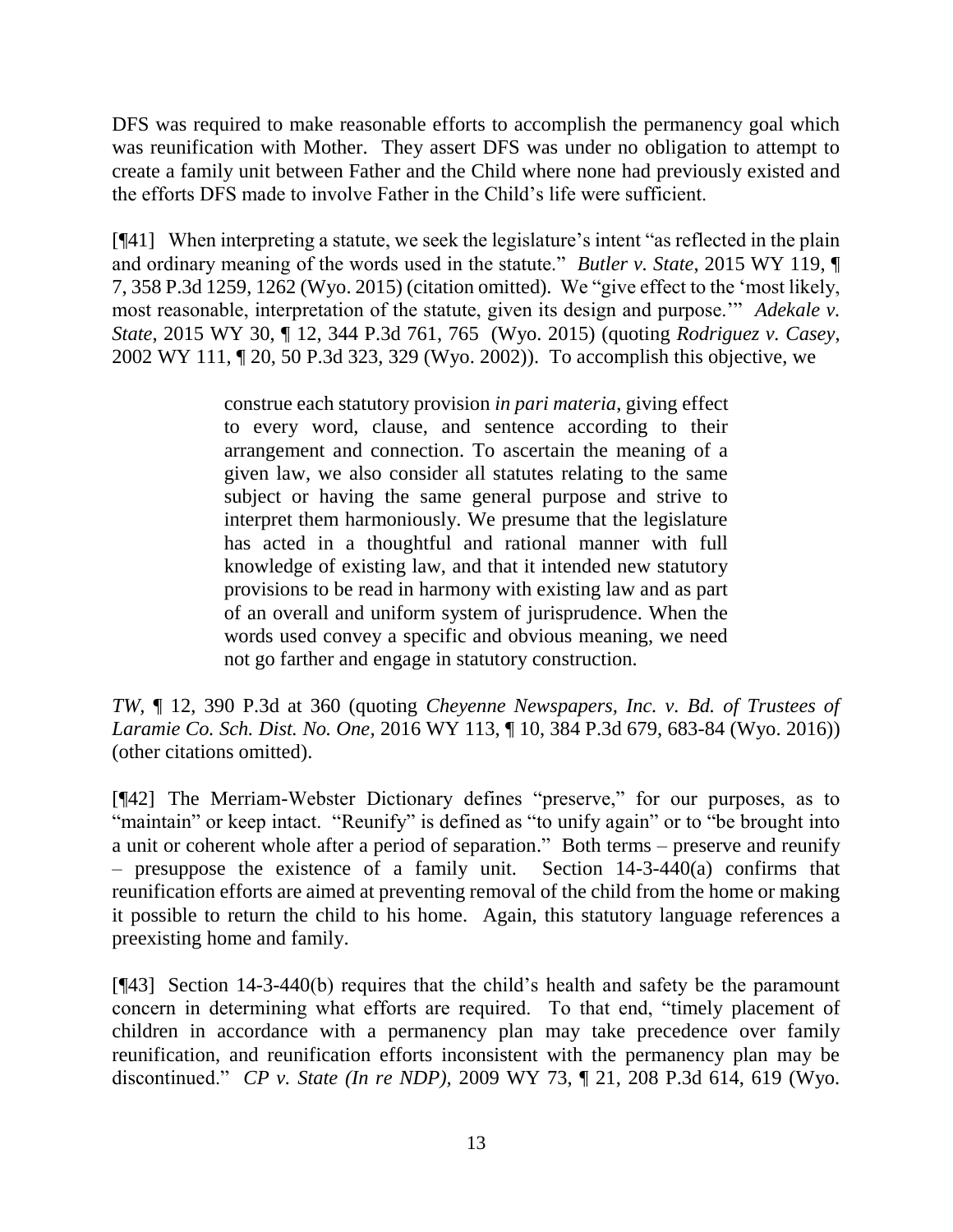2009). *See also,* § 14-3-431(d) (the juvenile court must conduct a permanency hearing no later than twelve months after the child's removal from the home).

[¶44] Father asserts DFS's policies required it to make efforts to reunify him with the Child, pointing specifically to Department of Family Services, *Protective and Juvenile Services Policy Manual,* Policies 1.6 and 2.4. Policy 1.6 pertains to case plans, which are documents created in partnership with family members. Under the policy, case plans are required for all open cases and shall be developed with all family members, "including non-custodial and/or incarcerated parent[s]." Policy 1.6(B)(1)(b). When the child is placed outside the home, the case plan must identify a permanency goal and include information about the safety and risk factors for the family, the presenting issue that brought the family to DFS's attention, the strengths and needs of the family, the most appropriate placement plan, whether a concurrent plan is necessary, and services and supports needed to meet the permanency plan. Policy  $1.6(B)(1)(b)$  and  $1.6(B)(2)$ .

[¶45] DFS Policy 2.4 addresses preserving connections. The purpose of the policy is to "help preserve the continuity of family relationships and connections" for families involved with DFS. Like the statutes discussed above, the policy focuses on preexisting relationships. The policy specifically addresses incarcerated parents:

> Child(ren)/youth have a right to a lifelong relationship with his/her parent(s). Some of the parents with whom DFS works are incarcerated in jails or prisons. Unless parental rights have been terminated or otherwise ordered by the court, DFS shall make reasonable effort to reunify child(ren)/youth with his/her parents; engage parent(s) in planning for his/her child(ren)/youth; help child(ren)/youth maintain contact with his/her parent(s); and provide services to parent(s) regardless of his/her incarceration.

Policy  $2.4(A)$ .

[¶46] To accomplish these objectives, DFS is required to diligently locate and involve "noncustodial/absent parent(s)." Policy 2.4(B)(10). *See also,* Policy 1.6(B)(2)(j)(5). DFS is also required to encourage visitation between the child and his parents, including incarcerated parents; however, visitation may be by means other than in person, such as through letters and pictures. Policy 2.4(B)(5). When a parent is incarcerated, DFS must, if possible, make contact with the parent, assist his involvement in the juvenile proceeding, work with the parent to identify relatives and kin, and develop a case plan. Policy  $2.4(B)(13)$ .

[¶47] The juvenile court properly concluded at the permanency hearing that the State had proven DFS made reasonable efforts to reunify the family for twenty months, without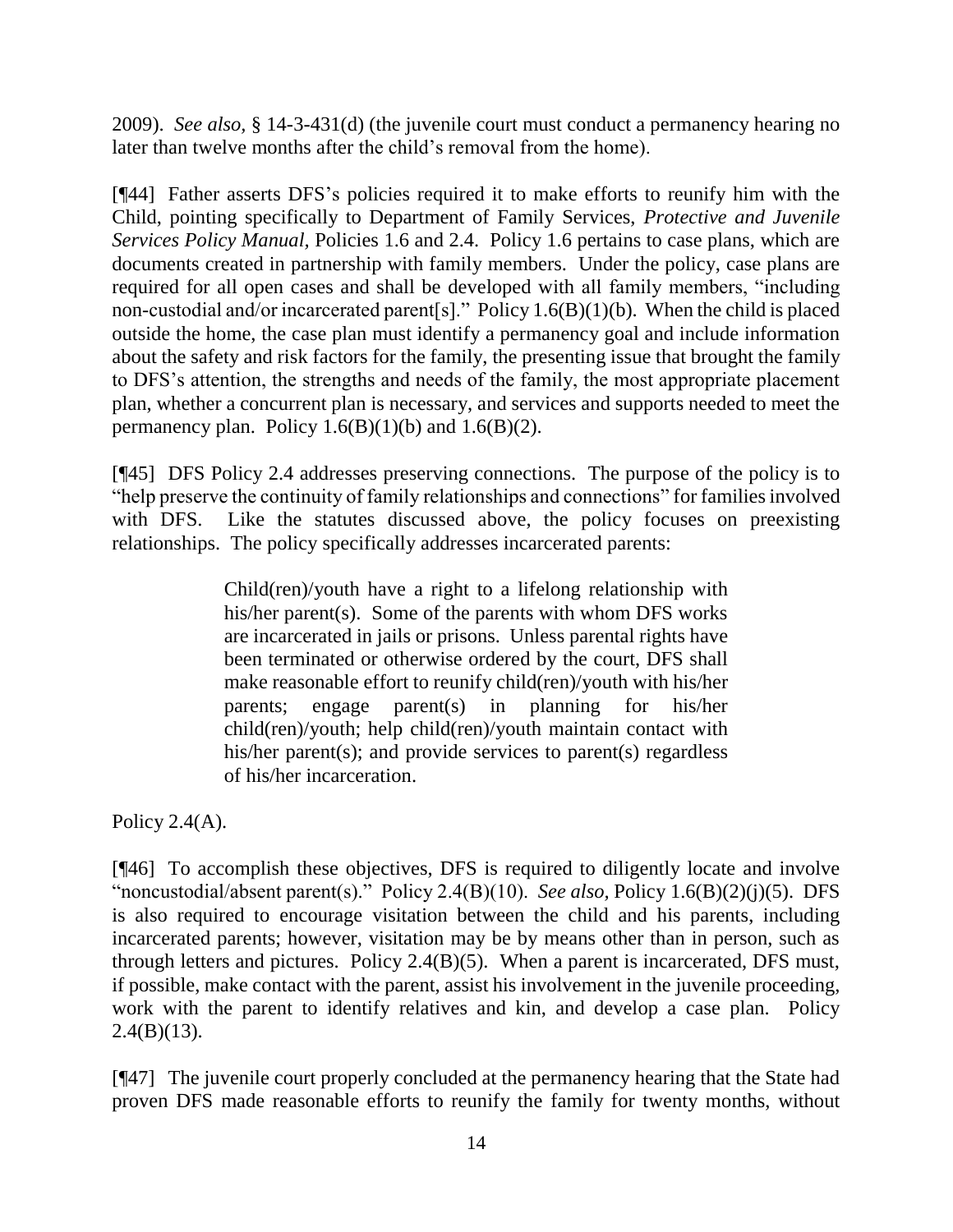success. DFS's primary legal obligation was to reunify the existent family. The record clearly shows DFS tried to reunite the Child with Mother, but she failed to comply with her case plan.

[¶48] Father has never met the Child and has been in prison for the vast majority of the Child's life. The parties believed Father would not be released from prison until 2022, at which point the Child would have been sixteen years old. Thus, no one believed Father would be released in time to be a placement option. Despite this circumstance, DFS tried to involve Father by looking for a suitable placement for the Child within his family. It considered Father's mother and sister for placement. However, Father's sister did not contact DFS, and there was concern among the MDT about placing the Child with the paternal grandmother because she lived in Alabama, her primary language was Spanish while the Child spoke only English, and the grandmother did not know if she would be able to care for him. In the end, the paternal grandmother decided not to pursue custody of the Child because he was in a good placement with his maternal aunt and uncle.

[¶49] DFS also facilitated communication between the Child and Father. *Compare, BA v. Laramie County Dep't of Family Servs. (In the Interest of FM),* 2007 WY 128, ¶¶ 13- 14, 163 P.3d 844, 848 (Wyo. 2007) (in parental rights termination case, DFS did not make reasonable efforts to reunify the family, in part, because it did not facilitate communication between the mother and the child). The only efforts Father made to connect with the Child were sending him some letters and pictures/drawings, which the Child did not want to see. There is no evidence in the juvenile court record that Father, in any way, supported the Child or offered any assistance to Mother. In addition, there is absolutely no evidence that Father was able to care for the Child upon his release. To the contrary, the information before the MDT and the juvenile court was that Father had no relationship of any sort with the Child.

[¶50] Although Father never signed a case plan, the case plan signed by Mother did reference him, and the MDT reports describe DFS's efforts to work with him. DFS began the process to create a case plan with Father when he was released from prison, but it was not completed before the permanency hearing. Under DFS Policy 1.6 and DFS Policy 2.4, DFS should have included him in the case planning process earlier. *See also, TW,* ¶ 24, 411 P.3d at 426-27; *AA v. State (In the Interest of HP)*, 2004 WY 82, ¶ 26, 93 P.3d 982, 990 (Wyo. 2004) (case plans for parents in prison). However, it is hard to imagine how this failure prejudiced him. Given the information known to DFS, i.e., that he had never met the Child, he was imprisoned over a thousand miles away, and he was not supposed to be released until 2022, there is no indication that DFS could have done more than it did. Moreover, Father does not identify what services should have been provided while he was still in prison that were not.

[¶51] Father seems to think DFS should have started anew with reunification efforts after he was released from prison. There is nothing to support the notion that DFS was required